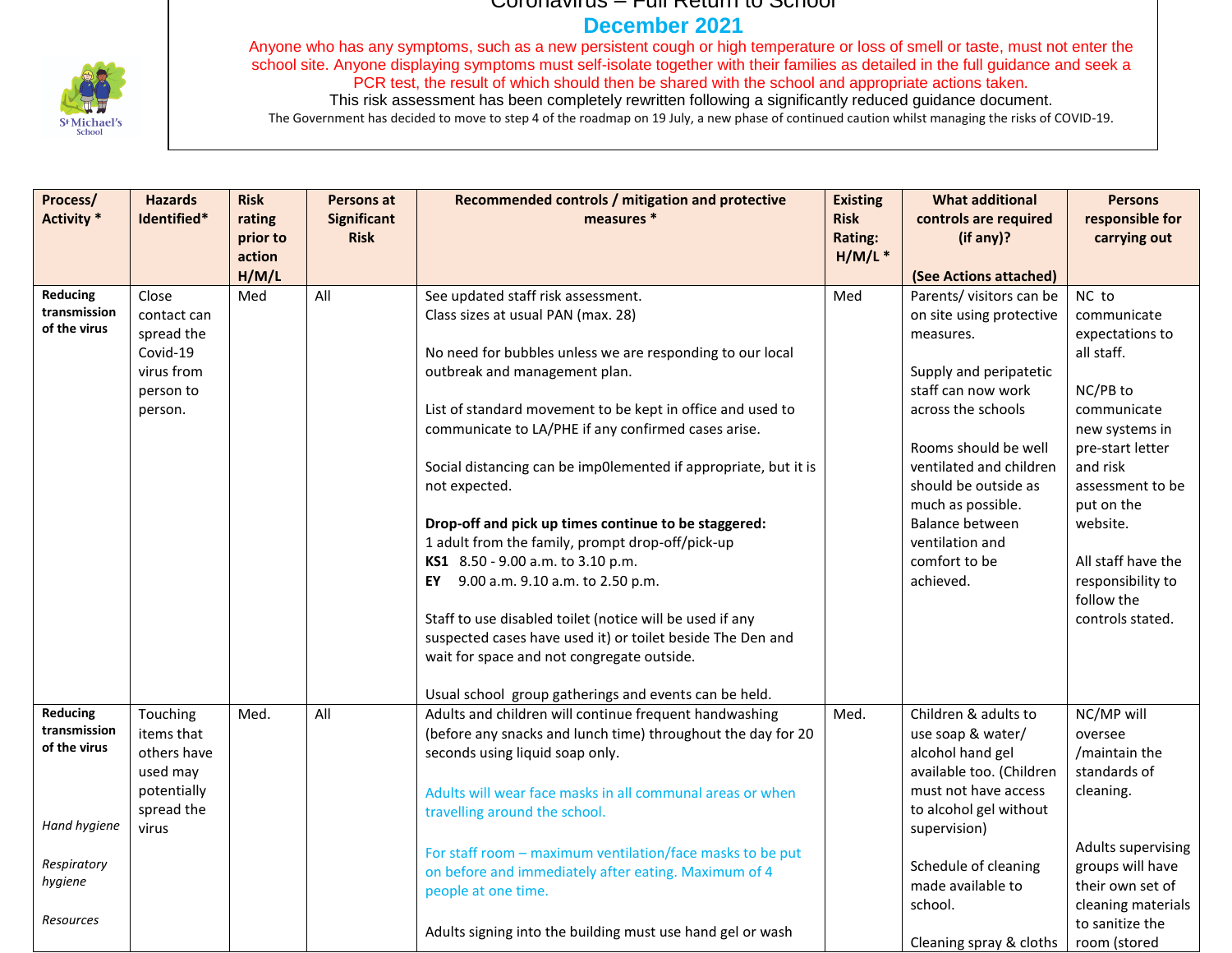

| School                   |                                             |        |                      |                                                                                                                                                                                |     |                                                 |                                      |
|--------------------------|---------------------------------------------|--------|----------------------|--------------------------------------------------------------------------------------------------------------------------------------------------------------------------------|-----|-------------------------------------------------|--------------------------------------|
|                          |                                             |        |                      | hands in the classroom or toilet upon arrival.                                                                                                                                 |     | in each room labelled<br>appropriately and with | safely away from<br>children).       |
|                          |                                             |        |                      | Handwashing posters displayed in toilets and hand sanitiser                                                                                                                    |     | <b>COSHH risk</b>                               |                                      |
|                          |                                             |        |                      | available in office, on staff lanyards, in kitchen (all must be                                                                                                                |     | assessment.                                     |                                      |
|                          |                                             |        |                      | kept out of reach of children).                                                                                                                                                |     |                                                 |                                      |
|                          |                                             |        |                      | We will teach children about how to sneeze in a more<br>hygienically acceptable way (on crease of arm) and the<br>importance of handwashing after (catch it, bin it, kill it). |     |                                                 |                                      |
|                          |                                             |        |                      | Bins with foot pedals to be used for tissues in classrooms. To<br>be emptied at the end of each day.                                                                           |     |                                                 |                                      |
|                          |                                             |        |                      | Cleaning of frequently touched surfaces twice a day, mid-day<br>by staff and at the end of the day by cleaners.                                                                |     |                                                 |                                      |
|                          |                                             |        |                      | Frequently touched surfaces including door handles, key<br>pads, handrails and switches to be cleaned by cleaners at the<br>end of the day.                                    |     |                                                 |                                      |
|                          |                                             |        |                      | Corridor doors and windows will be opened where possible<br>to maximise ventilation and reduce transmission of the virus.                                                      |     |                                                 |                                      |
|                          |                                             |        |                      | In the case of a fire $-$ adults must try their best to close                                                                                                                  |     |                                                 |                                      |
|                          |                                             |        |                      | Pupils will not share cutlery, cups or food.<br>Each class will eat at allocated year group tables.                                                                            |     |                                                 |                                      |
| Parents and<br>visitors. | Close<br>contact can<br>spread the<br>virus | Medium | All                  | Parents are now able to enter the school site using the<br>protective measures.                                                                                                | Low |                                                 | NC/PB in letter<br>pre-start letter. |
|                          |                                             |        |                      |                                                                                                                                                                                |     |                                                 |                                      |
| Governor<br>meetings     | Close<br>contact can<br>spread the<br>virus | Medium | Staff &<br>Governors | Meetings can be face to face with protective measures.                                                                                                                         | Low |                                                 | PH/PB/NC                             |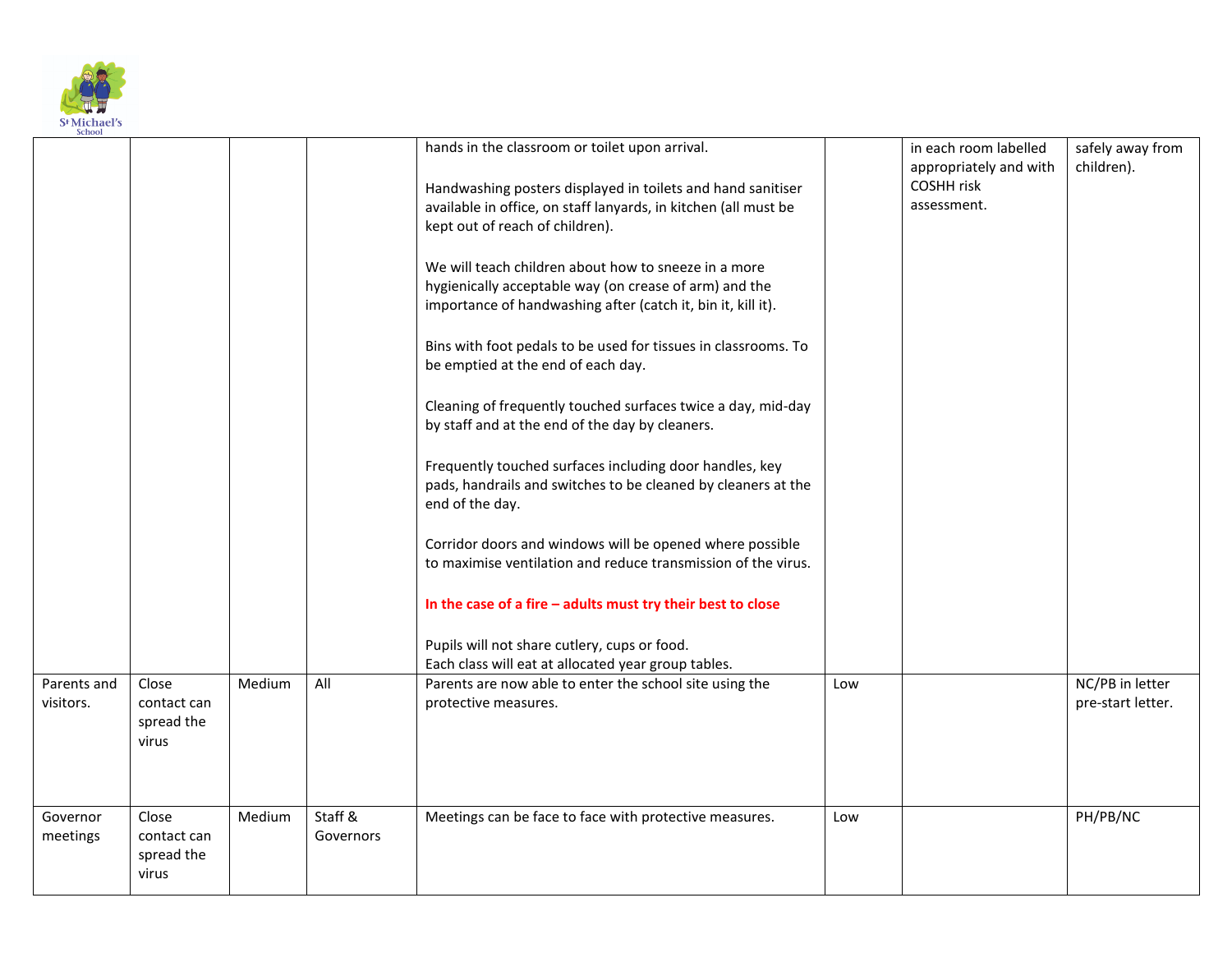

| эспоот<br>Response to | Staff need to | Med | All | Staff are aware of the symptoms of possible coronavirus        | Med | NC at staff INSET |
|-----------------------|---------------|-----|-----|----------------------------------------------------------------|-----|-------------------|
| symptoms              | be fully      |     |     | infection, e.g. a cough, difficulty in breathing and high      |     | training days     |
|                       | aware and     |     |     | temperature, loss of smell or taste and are kept up-to-date    |     |                   |
|                       | vigilant of   |     |     | with national guidance about the signs, symptoms and           |     |                   |
|                       | Covid-19      |     |     | transmission of coronavirus.                                   |     |                   |
|                       |               |     |     |                                                                |     |                   |
|                       | symptoms      |     |     |                                                                |     |                   |
|                       | and           |     |     | Any pupil who displays signs of being unwell is immediately    |     |                   |
|                       | response.     |     |     | removed from their class/pod and taken to the school office.   |     |                   |
|                       |               |     |     | Walkie-talkie will be used to inform the office staff of this. |     |                   |
|                       |               |     |     | They will be seated in the sick bay whilst they wait for their |     |                   |
|                       |               |     |     | parent to collect them. The parent will be advised about self- |     |                   |
|                       |               |     |     | isolation and testing and asked to contact the school with the |     |                   |
|                       |               |     |     | result immediately. They will be told their details will be    |     |                   |
|                       |               |     |     | shared with LA/PHE.                                            |     |                   |
|                       |               |     |     | Staff involved in aerosol generating procedures only will      |     |                   |
|                       |               |     |     | need to donn PPE (disposable plastic apron, Type IIR           |     |                   |
|                       |               |     |     | facemask, disposable plastic gloves and tell the child they    |     |                   |
|                       |               |     |     | are 'dressing like a nurse' to look after them (see poster for |     |                   |
|                       |               |     |     | donning and doffing correctly).                                |     |                   |
|                       |               |     |     |                                                                |     |                   |
|                       |               |     |     | Masks are no longer required. If used donning and doffing      |     |                   |
|                       |               |     |     | procedure to be used.                                          |     |                   |
|                       |               |     |     |                                                                |     |                   |
|                       |               |     |     | Pupils displaying symptoms of coronavirus should not come      |     |                   |
|                       |               |     |     | in to contact with other pupils and as few staff as possible,  |     |                   |
|                       |               |     |     | whilst still ensuring the pupil is safe.                       |     |                   |
|                       |               |     |     | The relevant member of staff will call for emergency           |     |                   |
|                       |               |     |     | assistance immediately if the pupil's symptoms worsen.         |     |                   |
|                       |               |     |     |                                                                |     |                   |
|                       |               |     |     | The parents of an unwell pupil will be informed as soon as     |     |                   |
|                       |               |     |     | possible of the situation by a relevant member of staff.       |     |                   |
|                       |               |     |     |                                                                |     |                   |
|                       |               |     |     | Where contact with a pupil's parents cannot be made,           |     |                   |
|                       |               |     |     | appropriate procedures will be followed in accordance with     |     |                   |
|                       |               |     |     | those outlined in governmental guidance. All contacts will be  |     |                   |
|                       |               |     |     | contacted.                                                     |     |                   |
|                       |               |     |     |                                                                |     |                   |
|                       |               |     |     |                                                                |     |                   |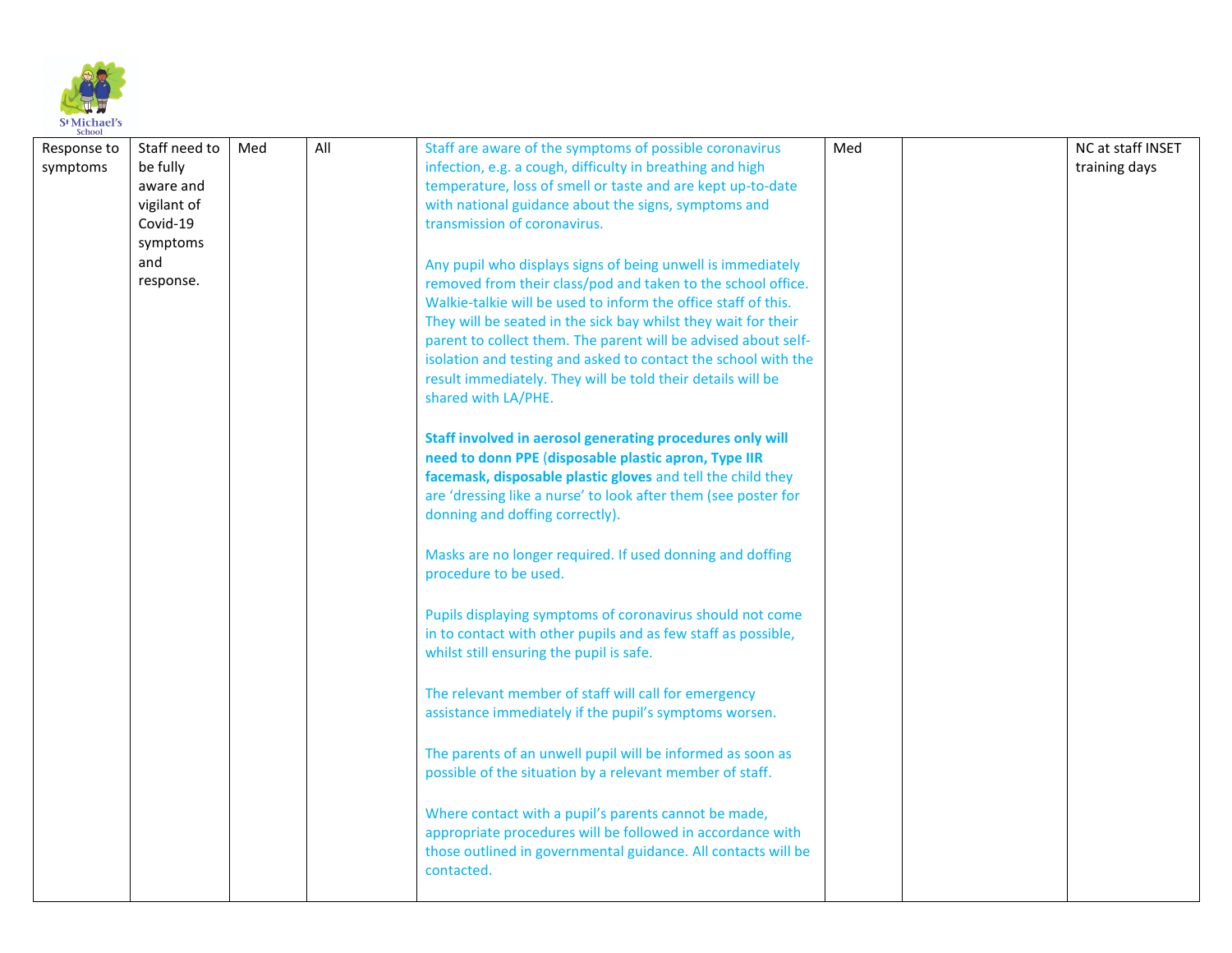

| School |                                                                                                                                                                                                                                                                                                                                                                                                              |                                                                                                                                                  |  |
|--------|--------------------------------------------------------------------------------------------------------------------------------------------------------------------------------------------------------------------------------------------------------------------------------------------------------------------------------------------------------------------------------------------------------------|--------------------------------------------------------------------------------------------------------------------------------------------------|--|
|        | Areas used by unwell pupils who need to go home will be<br>thoroughly cleaned once vacated following cleaning of non-<br>healthcare guidance document. All rubbish from the bubble<br>will immediately be removed and double bagged with label<br>and date and stored in the Tank room until a test result is<br>negative or after 72 hours they can be disposed off with<br>other rubbish in the usual way. |                                                                                                                                                  |  |
|        | If unwell pupils are waiting to go home, they will be<br>instructed to use a different toilet (disabled toilet) then<br>handwashing can be supervised at a distance to the rest of<br>the school to minimise the spread of infection. This would<br>then be closed for use until it can be fully disinfected as soon<br>as the pupil has left. (see government guidance)                                     |                                                                                                                                                  |  |
|        | The bin from the pod and any first aid waste should then be<br>collected, bagged and labelled with details of pod, date of<br>symptoms and date (72 hours later) when the bag can then<br>be disposed of.                                                                                                                                                                                                    |                                                                                                                                                  |  |
|        | Parents are advised to contact 999 if their child becomes<br>seriously ill or their life is at risk.                                                                                                                                                                                                                                                                                                         |                                                                                                                                                  |  |
|        | The Head/Head of School will follow the flow chart and<br>contact the Area Schools Officer immediately about any<br>suspected cases of coronavirus, even if they are unsure, and<br>discusses if any further action needs to be taken; there is also<br>the option to call the Department of Education Schools<br>helpline.                                                                                  | School testing kits have<br>been delivered to the<br>school for those<br>parents who cannot<br>easily travel to a test<br>centre. (see guidance) |  |
|        | The parents will be aware of the process to call for PCR<br>testing and the school will await a result before taking any<br>other action and only respond to symptomatic pupils and<br>adults in the usual way.                                                                                                                                                                                              | School staff are now<br>engaging with home<br>lateral flow testing and<br>all families have been<br>informed of the                              |  |
|        | If the test is positive, the action will be discussed with the<br>LAEO.<br>Anyone who tests positive will be able to leave self-isolation                                                                                                                                                                                                                                                                    | opportunity to obtain<br>LFTs for families of<br>primary aged children.                                                                          |  |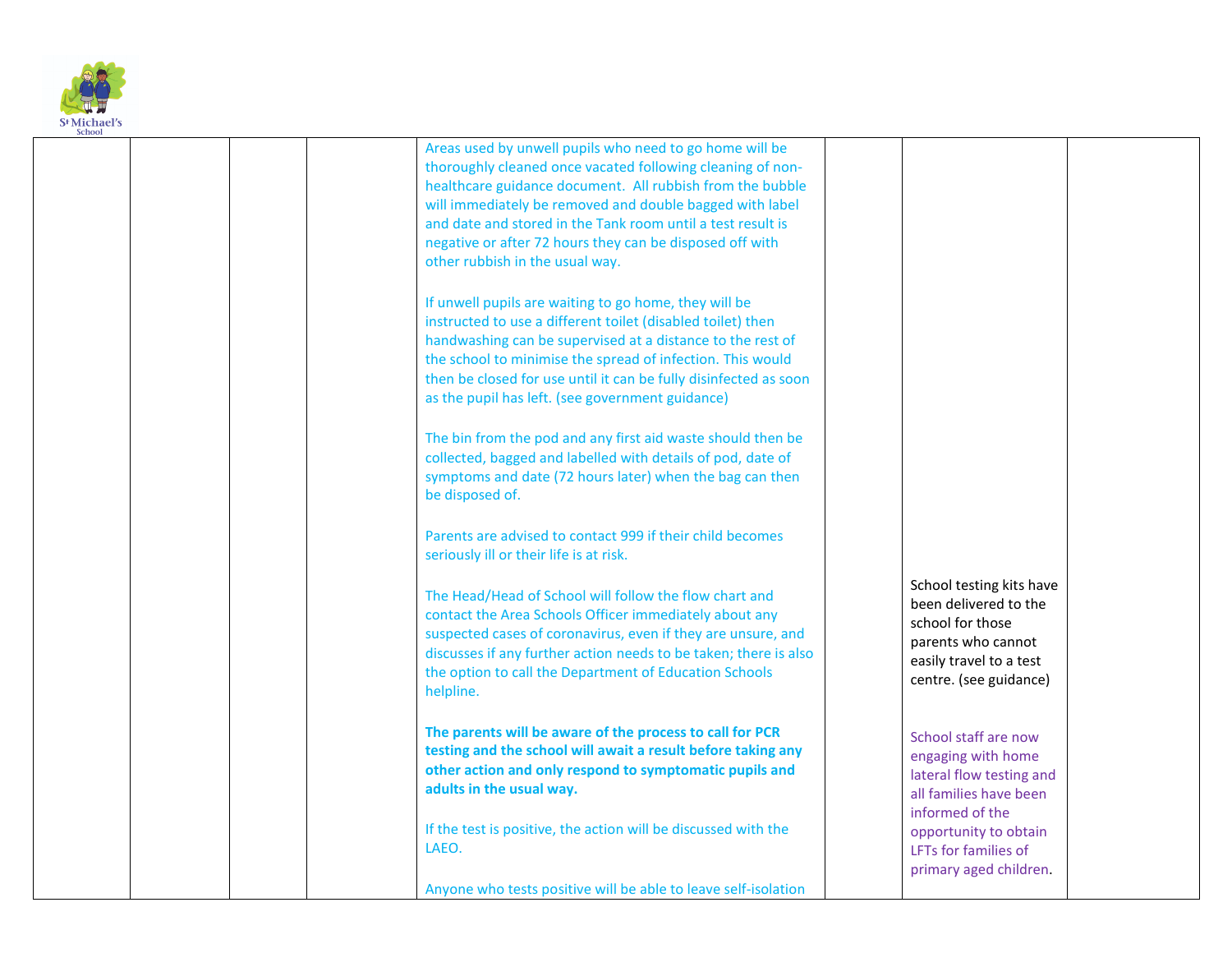

|                                                      |                                                        |        |               | 7 days after the date of their initial positive test if they<br>receive 2 negative lateral flow test results, 24 hours apart, on<br>days 6 and 7. The first lateral flow test should not be taken<br>before the sixth day. If any of these tests are positive, they<br>should continue to self-isolate until day 10. Anyone aged 5<br>years and over, who has been identified as a contact of<br>someone with COVID-19 and who is not legally required to<br>self-isolate, is now strongly advised to take a rapid lateral<br>flow device (LFD) test every day for 7 days (or until 10 days<br>since their last contact with the person who tested positive if<br>this is earlier). If you are aged over 18 years and 6 months<br>and are not fully vaccinated and you have been informed by<br>NHS Test and Trace that you are a contact of a person who<br>has had a positive test, you are legally required to stay at<br>home and self-isolate Under 5s are exempt from self-isolation<br>and do not need to take part in daily rapid lateral flow testing |               |                                                                                 |
|------------------------------------------------------|--------------------------------------------------------|--------|---------------|----------------------------------------------------------------------------------------------------------------------------------------------------------------------------------------------------------------------------------------------------------------------------------------------------------------------------------------------------------------------------------------------------------------------------------------------------------------------------------------------------------------------------------------------------------------------------------------------------------------------------------------------------------------------------------------------------------------------------------------------------------------------------------------------------------------------------------------------------------------------------------------------------------------------------------------------------------------------------------------------------------------------------------------------------------------|---------------|---------------------------------------------------------------------------------|
| First Aid                                            | Close<br>contact can<br>spread the<br>virus            | Medium | All           | First aid to be provided and recorded by the school office in<br>line with the school first aid policy.<br>Staff involved in aerosol generating procedures only will<br>need to donn PPE.<br>Pupils will be provided with care and guidance at a distance<br>to help them with their self-care (e.g. if possible applying<br>their own plaster and taking their own inhaler).<br>All inhalers and medicines to be stored in separate named<br>bags in the classrooms<br>Extra vigilance with hygiene and handwashing should be<br>maintained by both child and adult.<br>All medical waste products should be placed in a plastic bag<br>immediately and then disposed of safely in the sanitation bin<br>in the office.                                                                                                                                                                                                                                                                                                                                       | Medium        | All<br>Paediatric first<br>aider to be sought<br>advice from:<br>TG/MP/PB/JS/BC |
| Health and<br>well-being<br>needs of the<br>children | Pupils/staff<br>may have<br>experienced<br>$loss - be$ | Medium | Some children | Children will be assessed using the Leuven Scale.<br>Concerns of a safeguarding nature will be dealt with in line<br>with the school's safeguarding policies (September 2021                                                                                                                                                                                                                                                                                                                                                                                                                                                                                                                                                                                                                                                                                                                                                                                                                                                                                   | <b>Medium</b> | All staff<br>DSL-Nicky                                                          |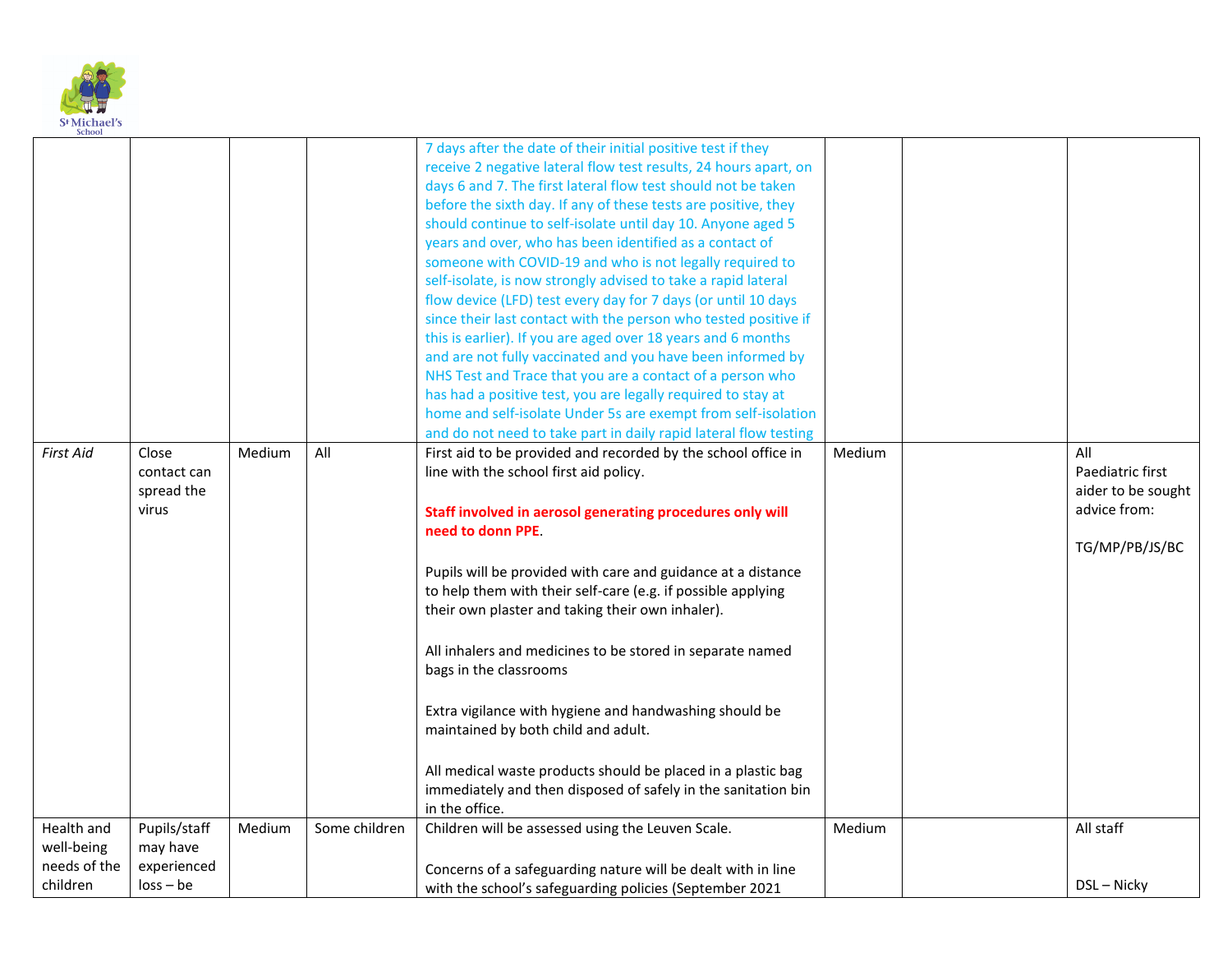

|                                                                                            | that family<br>members,<br>missing their<br>friends/<br>family and<br>missing<br>school or<br>high anxiety.               |        |           | update following new KCSIE) and procedures which now<br>includes an appendix for Covid.                                                                                                                                                                                                                                                                                                                                                                                                                                                                                                                                                                                                                                                                                                                                                                                                              |        |                                                                                                                                                                                                                                                                                                                                                                                                                                                                                                              | Cleather<br>DDSL-Marisa<br>Piggott<br>Safeguarding<br>governor-Pat<br>Hand<br>On-line safety<br>lead - Gayle<br>Priestley<br>(Newdigate) |
|--------------------------------------------------------------------------------------------|---------------------------------------------------------------------------------------------------------------------------|--------|-----------|------------------------------------------------------------------------------------------------------------------------------------------------------------------------------------------------------------------------------------------------------------------------------------------------------------------------------------------------------------------------------------------------------------------------------------------------------------------------------------------------------------------------------------------------------------------------------------------------------------------------------------------------------------------------------------------------------------------------------------------------------------------------------------------------------------------------------------------------------------------------------------------------------|--------|--------------------------------------------------------------------------------------------------------------------------------------------------------------------------------------------------------------------------------------------------------------------------------------------------------------------------------------------------------------------------------------------------------------------------------------------------------------------------------------------------------------|------------------------------------------------------------------------------------------------------------------------------------------|
| Staff<br>wellbeing,<br>work load<br>and PPA<br>time                                        | Anxiety<br>about return<br>to work<br>Need for<br>increased<br>Covid<br>related<br>duties and<br>adaptations.<br>PPA time | Medium | All staff | Head to conduct well-being interviews with all staff.<br>If staff become unwell and the team is reduced, we may need<br>to risk assess our new capacity and adjust our curriculum<br>offer or review each pod and how they may need extra<br>support.<br>Staff will still need to be ready to provide home learning in<br>the event of a local lockdown and this should be discussed at<br>INSET and staff meetings to prepare for this when planning so<br>workload is minimised.<br>Staff will also need to take on extra cleaning duties<br>throughout the day, LT to monitor this is not affecting<br>workload.<br>PPA to be made available as statutory requirement.<br>Staff will be ready to adapt planning to send home as part of<br>our contingency plans, avoidance of over-complicated<br>planning that would not serve this purpose. Staff will feel<br>prepared for this if necessary. | Medium | Staff should feel that<br>they can raise concerns<br>about the safety of the<br>working environment<br>and that these are<br>being properly<br>addressed.<br>It is expected that staff<br>will be utilised to clean<br>their classrooms whilst<br>the risk of<br>contamination is still<br>considered high. This<br>is because staff will<br>likely feel a sense of<br>reassurance in the<br>environment they will<br>be working in. All staff<br>have expressed a<br>willingness to continue<br>to do this. | All Staff and<br>governors<br>NC to ensure in<br>place.                                                                                  |
| Transition<br>of in-year<br>pupils and<br>those<br>planned to<br>start school<br>in Year R |                                                                                                                           | Med    | All       | Home visits for EYFS can take place using protective<br>measures as long as no child or adult is symptomatic.<br>Staff should aim for outdoor visits if possible.                                                                                                                                                                                                                                                                                                                                                                                                                                                                                                                                                                                                                                                                                                                                    | Low    |                                                                                                                                                                                                                                                                                                                                                                                                                                                                                                              | PB/GP/EM<br>RM/GT                                                                                                                        |